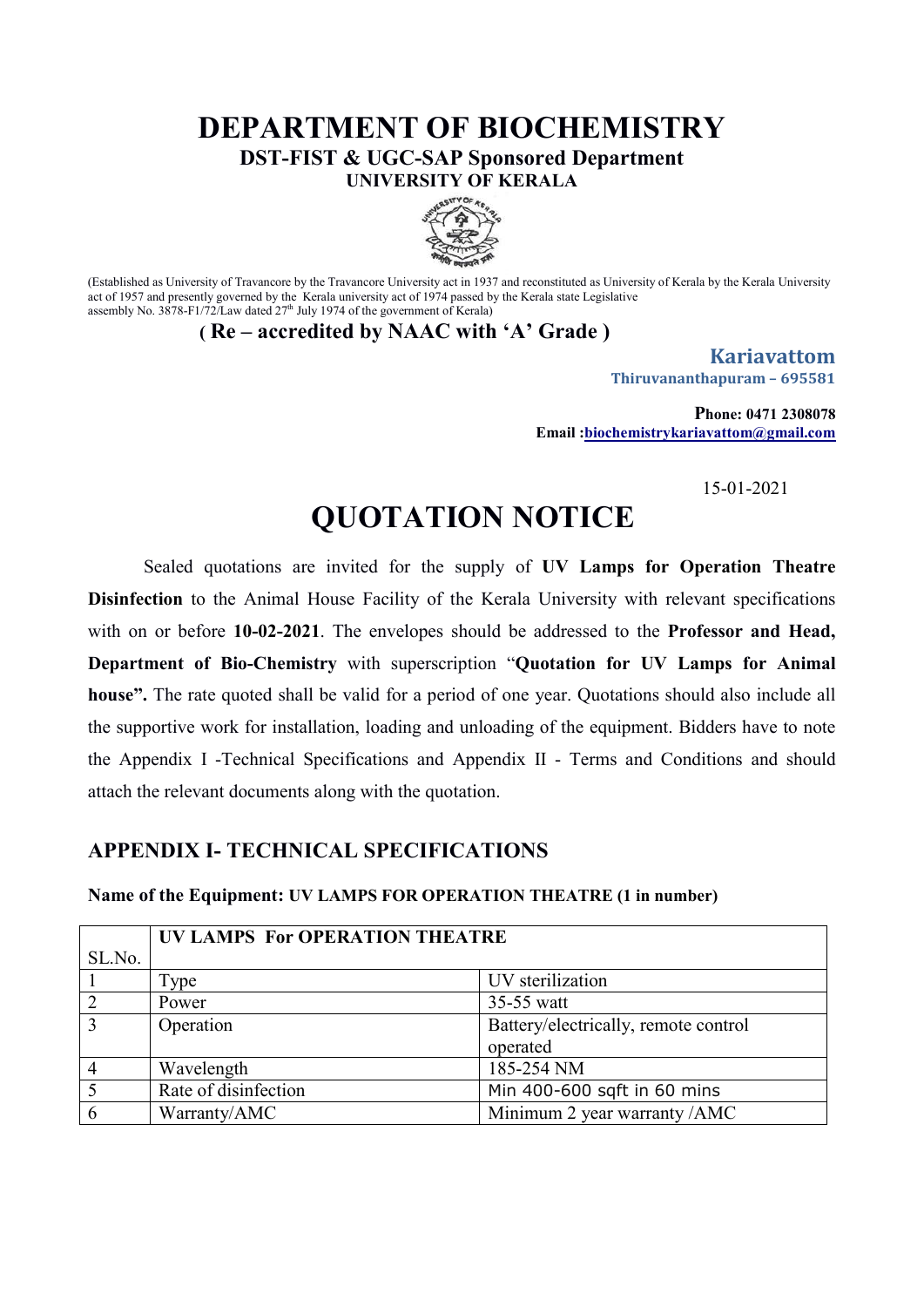### **APPENDIX II- TERMS AND CONDITIONS**

- **1.** Separate tender along with separate sets of all necessary documents should be submitted for each instrument. The main envelop should be superscribed: "TENDER FOR SUPPLY OF ………………. (ENTER NAME OF EQUIPMENT). Last date of submission ............................" The date of Opening of Technical Bid and Financial Bid is indicated above.
- **2.** For those bidders submitting tenders for more than one instrument, separate applications for each instrument (Tender Bid and Financial Bid) must be placed in individual sealed envelopes and these envelops must be placed inside a bigger envelope. Only one model can be quoted in a tender. If the tenderer wants to quote for more than one model separate tenders should be submitted. If more than one model is quoted in a single tender it will be summarily rejected.
- **3.** The tenders received late, without required documents or incomplete in any respect / misleading will be summarily rejected.
- **4.** The proposals shall be submitted in two parts, viz. **Technical bid and Financial bid in two separate sealed envelopes** (with respective marking superscribed in bold). The first envelope (envelope 1) marked **"Technical bid"** should include the technical specifications. The first envelope should not contain any cost information whatsoever. The second envelope (envelope 2) marked **"Financial bid"** should contain the detailed price offer in prescribed format. Both the sealed envelopes Technical bid and Financial bid should be placed in a bigger sealed cover. The top of cover must also contain Name and Address of the tenderer, telephone and other contact details for further correspondence. The financial bids of only technically acceptable offers will be opened for further evaluation and ranking before awarding the contract.
- **5.** The Bidder should be a manufacturer or their dealer specifically authorized by the manufacturer to quote on their behalf for this tender. Certificate to this effect should be included in the quotation.
- **6.** The models quoted should be in successful operation for at least one year as on the date of Bid opening.
- **7.** Prices are to be quoted *FOR DESTINATION (Department of Biochemistry, University of Kerala, Kariavattom).* The prices quoted should clearly indicate the following charges: Price of the equipment; Price of optional accessories if any; Customs duty (after submission of custom and excise exemption certificate); Customs Clearance Charges and transportation charges. **If these details are not provided it will be considered that the price quoted is inclusive of all charges.**
- **8.** The quotation submitted shall remain valid at least for 90 days from the date of opening the quotation. Validity beyond three months from the date of opening of the quotation shall be by mutual consent.
- **9.** The manufacturer /supplier should provide training to the laboratory personnel in the installation, operation and maintenance of the instruments.
- **10.** Complete technical details of pre-installation requirements should be furnished along with the technical bid. Vendors are expected to supply all other installation accessories,